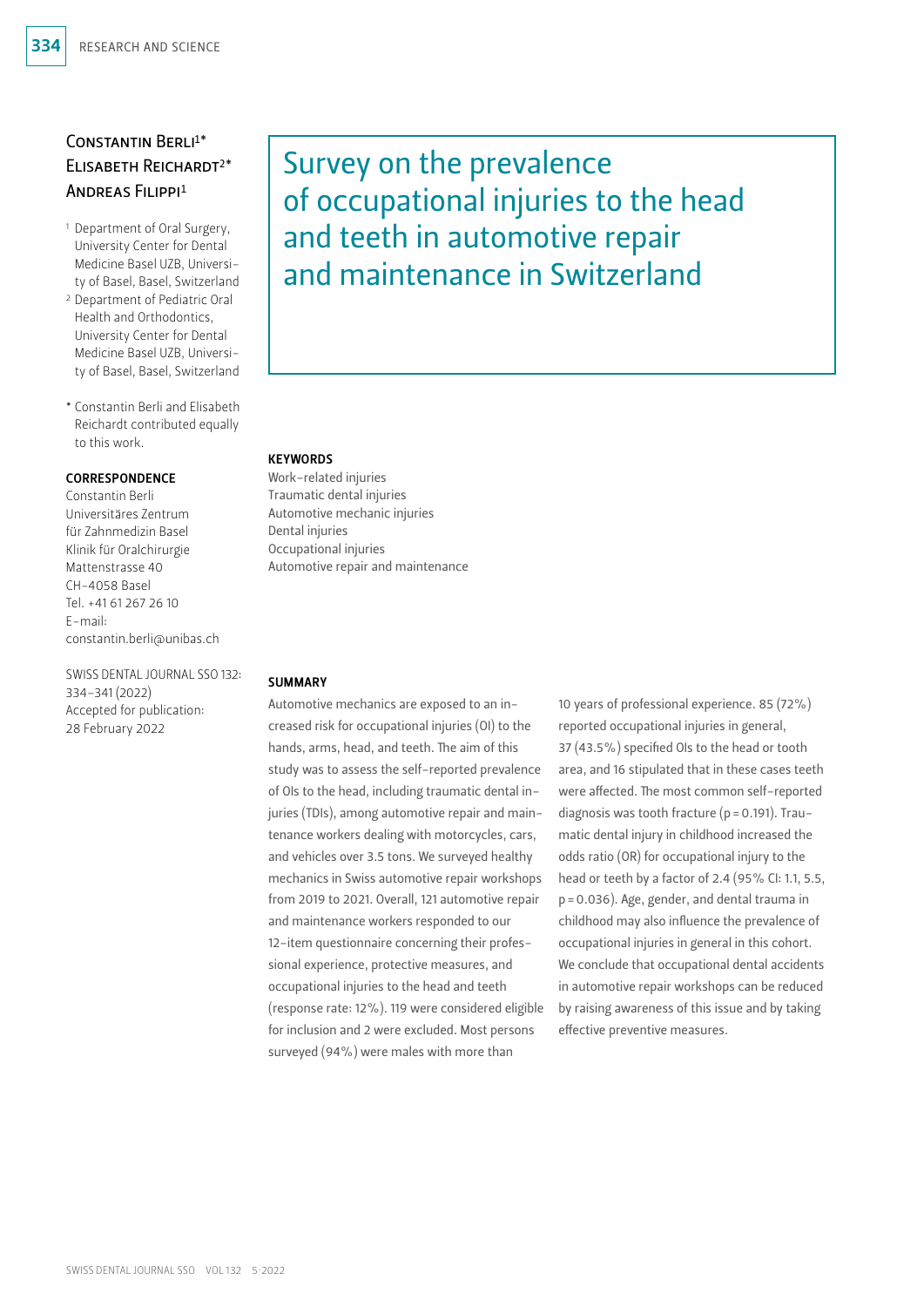## Introduction

Occupational injuries remain a major problem in many industrialized countries, and the prevention of workplace accidents is important because of their high socioeconomic impact. In 2020, the Swiss accident insurance agency reported more than 800,000 injuries to the Accident Insurance Statistics Collection Office (SSUV), including approximately 264,311 occupational injuries and illnesses (Accident Insurance Statistics UVG 2021). Occupational injuries associated with temporary or permanent disabilities and illnesses result in days away from work. This is significant because temporary or permanent incapacity to work leads to economic losses for the country and social problems for the affected employers as well as for the employees and their families (Unsar & Sut 2009). Existing studies on the prevalence of workplace injuries show that the medical profession and the construction industry, including the automobile industry, are associated with an increased risk of occupational injuries (Employer-Reported Workplace Injuries and Illnesses 2020). Therefore, automotive mechanics who diagnose, adjust, repair, or overhaul motor vehicles are statistically more likely to get injured on the job than the average worker (BUREAU OF LABOR STATISTICS 2019). Previous studies indicate that automotive mechanics and technicians are exposed to a variety of chemical and physical hazards, such as high noise levels and non-ergonomic working conditions (BEJAN ET AL. 2011; BLAKE ET AL. 2008; Cohen & Van Orden 2008; Dotson 2006; Fredriksson et al. 2001; Hagberg et al. 1995; Sorock et al. 2004; Vandergrift et al. 2012). Frequent contact with work-related objects and equipment, such as automotive parts, materials, and vehicles, represents a significant risk factor. Occupational injuries often occur due to equipment tipping over, falling, or collapsing, resulting in sudden major traumatic injuries as well as minor cuts and burns (Bureau of Labor Statistics 2019). The most commonly affected body parts of mechanics are the hands, back, shoulders, eyes and knees (Bureau of Labor Statistics 2019). Such workplace injuries can also involve maxillofacial areas, including the mouth, teeth and periodontal tissues (ZALECKIENE ET AL. 2014). The reported prevalence rates for occupational traumatic dental injuries range from 6% to 39%. Data from various studies show that one-third of adults have suffered work-related trauma to the permanent dentition (Zaleckiene et al. 2014). Traumatic dental injuries often result in increased tooth mobility, crown/ root fractures, dislocation, or avulsion. Moreover, occupational injuries to anterior teeth in the esthetic zone generally lead to more demanding restorative treatments associated with higher economic burdens for the affected workers and their families (Krastl et al. 2011; Soliman et al. 2020). Although occupational orofacial injuries are common, there is a lack of scientific data on the topic of occupational health and safety in Europe and Switzerland (López-Arquillos & Rubio-Romero 2016; Ugolini et al. 2018). To the best of our knowledge, there are no studies to date on work-related orofacial injuries and oral trauma in the automotive repair industry in Switzerland. Therefore, various researchers have recognized the importance of collecting data to improve our understanding and awareness of occupational injuries and the importance of worker protection in the automotive sector (GUSEVA CANU ET AL. 2020).

This study was conducted to evaluate the self-reported prevalence of occupational trauma to the head, including traumatic dental injuries, among automotive repair workers involved in the repair and maintenance of motorcycles, cars, and vehicles over 3.5 tons.

### Materials and methods Study cohort

To survey vehicle repair workers in Switzerland from 2019 to 2021, we sent a questionnaire to 1,000 randomly selected automotive repair workshops out of approximately 6331 in Switzerland. A total of 121 workers responded, yielding a response rate of  $12\%$ :  $98\%$  (n=119) were healthy mechanics currently or previously employed in automotive repair and maintenance involving motorcycles, cars, and vehicles over 3.5 tons at the targeted repair workshops and were thus included in the study. The exclusion criteria were as follows: (1) persons who were minors, (2) persons who did not perform work/repair/ maintenance on motorcycles, cars, or vehicles over 3.5 tons. All individuals included in the study participated voluntarily. The study was approved by the ethics committee of the University of Basel, Switzerland (approval number swissethics: Req-2020-00728).

#### Questionnaire

All 121 study participants completed the study questionnaire, which was written in German. The questionnaire was divided into 6 sections and contained a total of 12 questions. Section 1 collected demographic data (gender), Section 2 information regarding the subjects' profession, education and professional experience, Section 3 investigated protective measures, and Section 4 captured data on occupational injuries among automotive repair and maintenance workers handling motorcycles, cars, and vehicles over 3.5 tons. Section 5 involved the description and treatment of pain and Section 6 the incidence of traumatic dental injuries in childhood. The German to English translation of the questionnaire is shown in Supplementary Table I.

#### Statistical analysis

Statistical analyses were performed using the Tidyverse 1.3.0 package within the R statistical programming environment, version 3.5.3 (The R Foundation; Vienna, Austria). Differences between groups were analyzed by Fisher's exact tests. The chisquared test was used to test for association between categorical variables (e.g., sex and profession). A logistic regression model was used to predict a history of work-related injury (yes versus no) adjusted for gender and years of employment. The odds ratio (OR) was calculated along with the corresponding 95% confidence interval (CI) and p-values. The level of significance was set at  $p < 0.05$  (two-sided).

#### Results

After screening for compliance with the inclusion criteria, a total of 119 healthy participants was enrolled in the survey. Two respondents were excluded because they did not meet inclusion criteria. The vast majority of participants (94%) were male.

# Profession, education, and professional experience

According to the self-reported questionnaire data, the most common profession was automotive mechanic (n=54, 45%), followed by automotive mechatronic technician ( $n = 28, 23.5\%$ ) and automotive specialist ( $n = 20$ , 16.8%). Among the 119 participants, 70 (59%) reported more than 10 years of professional experience, 32 (27%) had 4–10 years of experience, and 13 (10.9%) were in professional training. Furthermore, 112 (94%) of the surveyed individuals worked full-time and 92% were involved in car repair.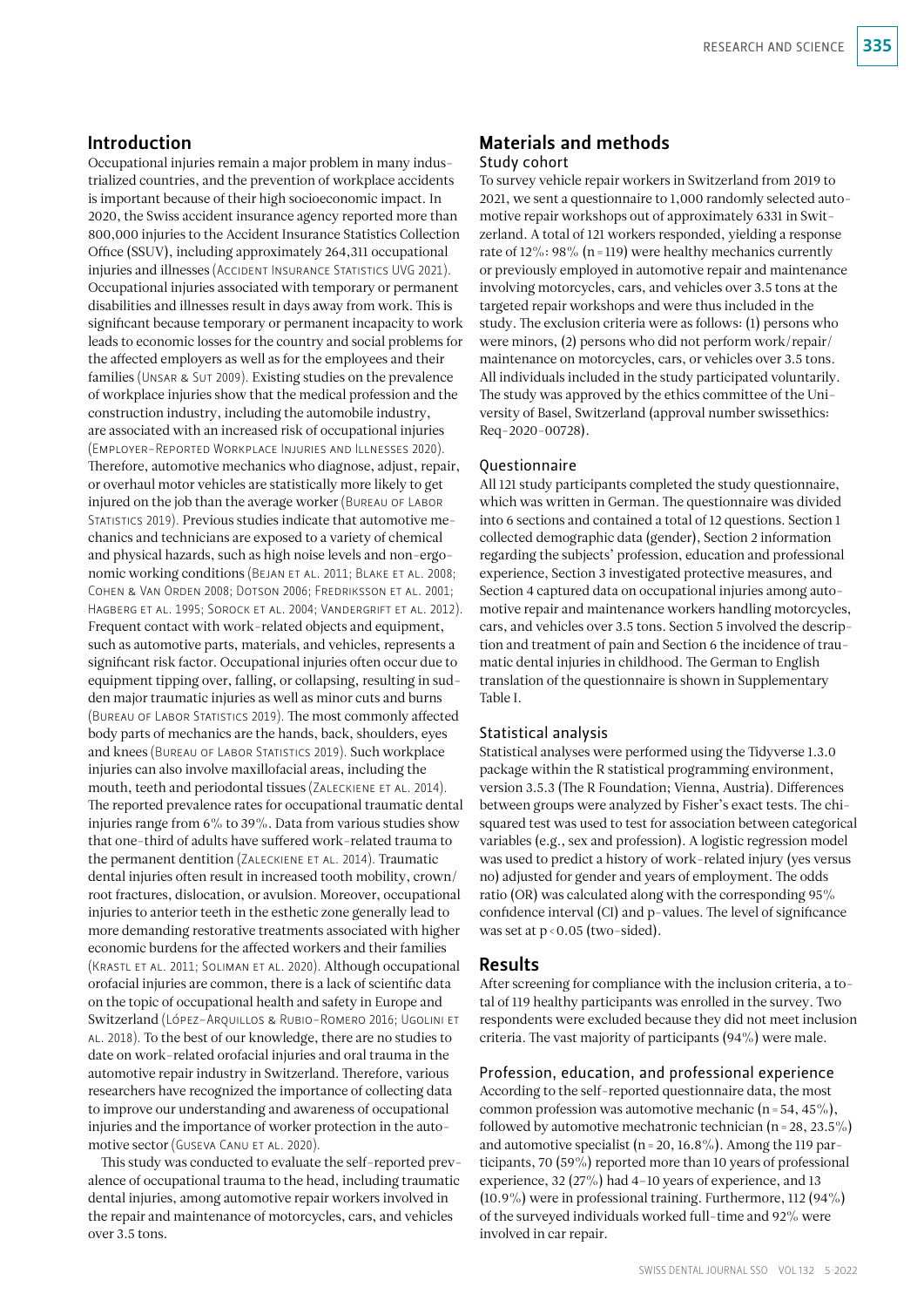|    | Tab. I Questionnaire                                                                                                                                                                                                                                                                                                                                                                                                                                                                                                                                                                                                                                                                                                                                                                  |
|----|---------------------------------------------------------------------------------------------------------------------------------------------------------------------------------------------------------------------------------------------------------------------------------------------------------------------------------------------------------------------------------------------------------------------------------------------------------------------------------------------------------------------------------------------------------------------------------------------------------------------------------------------------------------------------------------------------------------------------------------------------------------------------------------|
|    | 1 Gender? male, female                                                                                                                                                                                                                                                                                                                                                                                                                                                                                                                                                                                                                                                                                                                                                                |
|    | 2 What is your profession/area of training? automotive mechanic, automotive technician, car body painter, motorcycle mechanic, automo-<br>tive mechatronics technician, automotive assistant, vehicle restorer, car body tinsmith, other (multiple responses possible)                                                                                                                                                                                                                                                                                                                                                                                                                                                                                                                |
|    | 3 For how long have you worked in this profession? still in training, 0 to 3 years, 4 to 10 years, more than 10 years                                                                                                                                                                                                                                                                                                                                                                                                                                                                                                                                                                                                                                                                 |
|    | 4 Are you currently working in this profession? yes, no                                                                                                                                                                                                                                                                                                                                                                                                                                                                                                                                                                                                                                                                                                                               |
|    | 5 What is your percentage of employment? 10%, 20%, 30%, 40%, 50%, 60%, 70%, 80%, 90%, 100%                                                                                                                                                                                                                                                                                                                                                                                                                                                                                                                                                                                                                                                                                            |
|    | 6 On which vehicles do you primarily perform automotive repair/maintenance? motorcycles, passenger cars, vehicles over 3.5 tons, other<br>(multiple responses possible)                                                                                                                                                                                                                                                                                                                                                                                                                                                                                                                                                                                                               |
|    | 7 Do you generally protect your head and tooth area at work? no, safety glasses, hearing protection, respirator, dental protection, helmet,<br>other (multiple responses possible)                                                                                                                                                                                                                                                                                                                                                                                                                                                                                                                                                                                                    |
|    | 8 Have you ever injured your head/teeth on the job? yes, no (continue with question 9)<br>- If so, how often? 1 to 3 times, 4 to 10 times, more than 10 times<br>- If so, did you require medical or dental treatment? once, several times, no<br>- Was your lip injured? yes, no<br>- Was a tooth affected? yes, no (continue with question 9)<br>- If so, what happened to the injured tooth? tooth discolored, loose (increased mobility), cracked, displaced, broken, knocked out, other<br>(multiple responses possible)                                                                                                                                                                                                                                                         |
|    | 9 Did you sustain any other injuries during work? yes, no (continue with question 10)<br>- If so, what was injured? head, neck, arm, hand, stomach, leg, foot, other<br>- Type of injury? broken bone, bruise, laceration, burn, other                                                                                                                                                                                                                                                                                                                                                                                                                                                                                                                                                |
|    | 10 My worst injury was caused by (free-text entry, e.g., "a wrench", etc.)                                                                                                                                                                                                                                                                                                                                                                                                                                                                                                                                                                                                                                                                                                            |
| 11 | Did you ever feel a pain or discomfort in your teeth or a sensation in your teeth or face after being struck with a work tool?<br>yes, no (continue with question 12)<br>- If so, in which area was the pain/discomfort? upper jaw, lower jaw (multiple responses possible)<br>- How would you describe the pain/discomfort? dull, sharp, pulsating, radiating (multiple responses possible)<br>- How long did the pain/discomfort last? less than one hour, one hour or more, one day or more<br>What did you do to relieve the pain? nothing, took pain killers, used a cold pack, consulted a doctor or dentist, other (multiple responses<br>possible)<br>$\mathbf{D}_{\mathbf{Q}}^{\mathbf{L}}$ we feel any improvement ofter the treatment) we get the pain was only short term |

Did you feel any improvement after the treatment? yes, no, the pain was only short-term

12 Did you have a traumatic dental injury as a child or young adult? yes, no

## Protective measures

105 respondents (88.2%) used protective gear such as goggles  $(n=95, 90.5\%)$ , hearing protection  $(n=62, 59\%)$ , breathing masks (n = 49, 47%), helmets (n = 11, 10.5%), and mouth guards  $(n=2, 1.9\%)$ , while 14 (13%) worked without personal protective gear (Fig.1). Of the persons reporting workplace accidents, 30 (28.6%) had one to three occupational injuries to the head or teeth.

## Occupational injuries

Regarding the question of whether they had suffered an occupational injury in an automotive repair shop, most of the respondents answered "yes" ( $n = 85, 71.4\%$ ). The most commonly injured parts of the body were the hands  $(n=72, 84.7\%)$ , followed by the arms (n = 27, 31.7%), feet (n = 17, 20%), and legs  $(n=15, 17.6\%)$  (Fig. 2). Moreover, the most common types of occupational injuries were lacerations ( $n = 51, 60\%$ ), contusions  $(n=36, 42.3\%)$ , and burns  $(n=32, 37.6\%)$ . 37 (31%) of 119 participants reported an occupational injury to the head or tooth region, and 19 of them required one  $(n=13, 10.9\%)$  or more  $(n=8, 6.7\%)$  medical or dental treatment center visits for these injuries. Tooth involvement was reported in 16 of 37 cases (43.2%); the most common type of occupational traumatic

dental injury was tooth fracture  $(11.8\%; p = 0.191)$  (Fig. 3). Interestingly, 57 (81.4%) of the participants who reported occupational injuries in general, 26 (37.1%) who reported occupational injuries to the head or teeth, and 9 (12.9%) who reported work-related tooth fractures had more than 10 years of professional experience (Fig.4).

Influence of traumatic dental injuries in childhood 38 participants (31.9%) had traumatic dental injuries in childhood. Childhood traumatic dental injury increased the odds of occupational injury to the head or teeth by a factor of 2.4 (n=17, 95% CI: 1.1, 5.5, p=0.036) (Fig.5). Furthermore, traumatic dental injuries during childhood increased the odds ratio for occupational injury in general by a factor of 1.5 ( $n = 33, 95\%$ )  $CI: 0.4, 6.1, p = 0.54$  in automotive repair and maintenance workers.

# **Discussion**

Worldwide, approximately 270 million work-related injuries occur annually, resulting in a loss of 3.5 healthy life years per 1,000 workers (Barling et al. 2004; Concha-Barrientos et al. 2005). Several studies indicate that automobile repair work is a perilous occupation with an increased injury prevalence (Bejan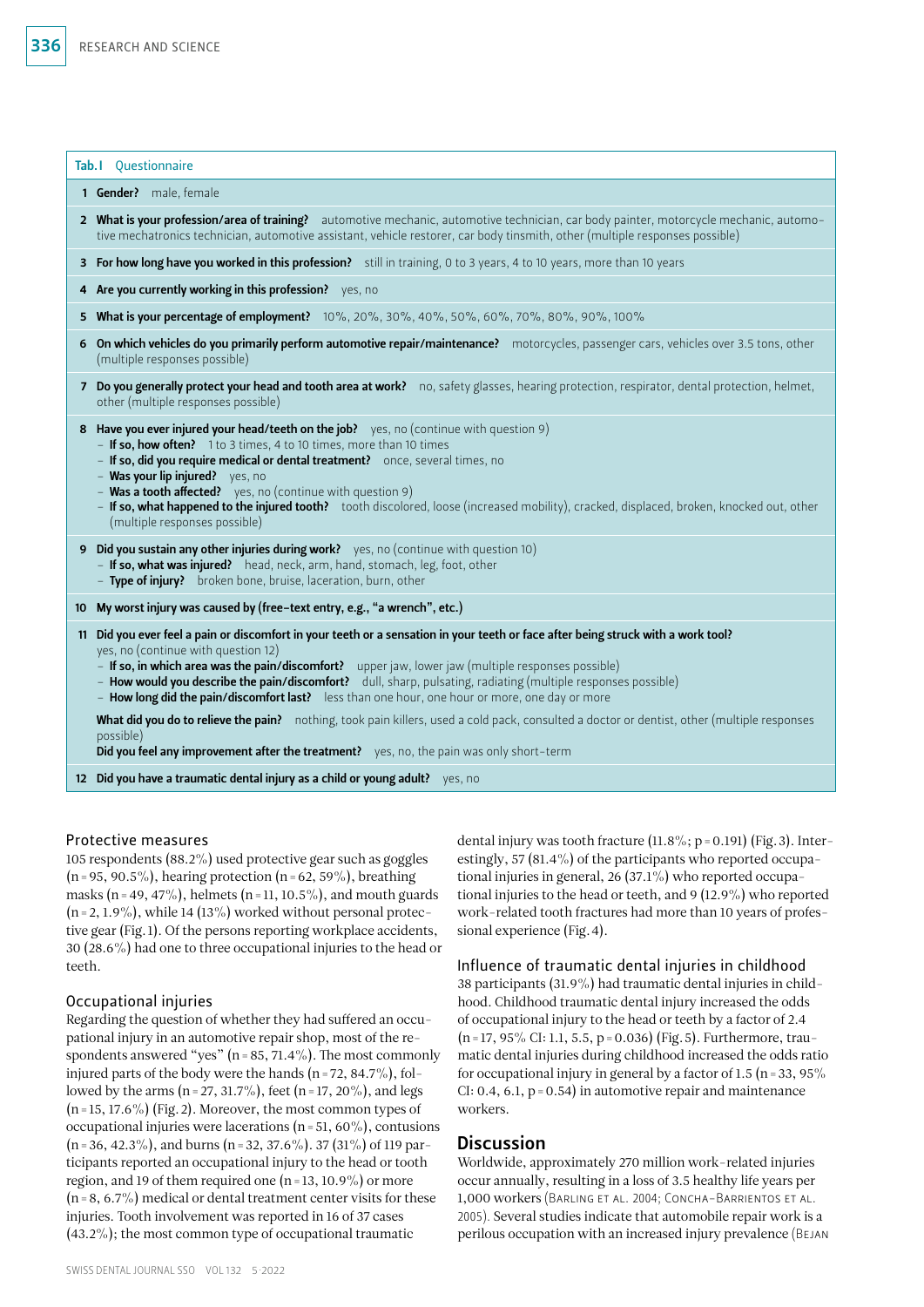Fig.1 Number and type of protective gear used by the 105 automotive repair workers who responded to this question; multiple responses were possible.









Fig. 3 Number and type of traumatic dental injuries in the surveyed automotive repair workers ( $n=16$ ); multiple responses were possible.

et al. 2011; Blake et al. 2008; Cohen et al. 2008; Dotson 2006; SOROCK ET AL. 2004; VANDERGRIFT ET AL. 2012). Although traumatic dental injuries are common among individuals with multiple occupational injuries, there are no studies to date on the prevalence of work-related traumatic dental injuries in automotive repair shops in Switzerland (Eilert-Petersson et al. 1997). Therefore, the current study aimed to identify factors associated with occupational injuries and dental trauma in the automotive repair industry in Switzerland. Furthermore, we analyzed the

data to identify effective protective measures for automotive mechanics and technicians.

Most participants in our survey ( $n=85, 72\%$ ) had a history of occupational injury. The incidence rate observed here is in accordance with that of Vyas et al., who found occupational injuries in 63% of mechanics in automotive repair workshops (VYAS ET AL. 2011). Additional studies indicate that automotive mechanics have an increased prevalence of injuries to the hands and upper extremities (BUREAU OF LABOR STATISTICS 2021; VYAS ET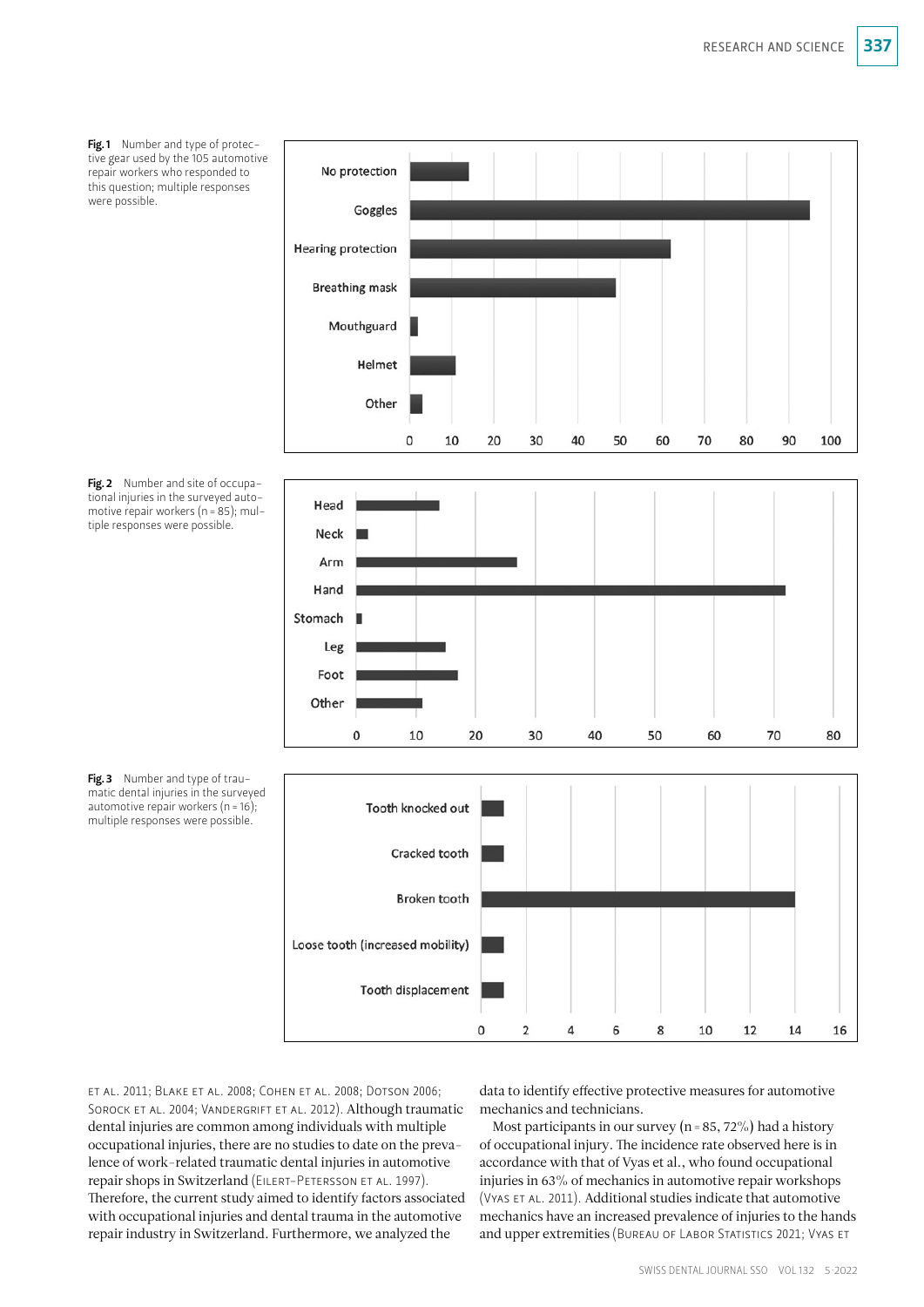

Fig. 4 Total number of years of work experience vs number of occupational injuries in general in the surveyed automotive repair workers  $(n = 119)$ .

AL. 2011). Similarly, our survey revealed that the most commonly affected parts of the body were the hands, followed by the arms, feet, and legs, and that 37 of 85 participants (43.5%) had sustained occupational injuries to the head or tooth region.



Fig. 5 Effect of traumatic dental injury in childhood on "occupational injuries to the head/teeth" and "occupational injuries in general" among the surveyed automotive repair workers. Childhood traumatic dental injury increased the odds ratio for occupational injury to the head or teeth by a factor of 2.4 (n = 38, 95% CI: 1.1, 5.5, p = 0.036).

Traumatic dental injuries including lateral luxation, intrusion, and avulsion can lead to long-term tooth loss due to periodontal damage arising from either replacement resorption or infection-related root resorption (Hersberger et al. 2012; Persic et al. 2006). Furthermore, dental trauma is frequently associated with complex dental restorative treatments (e.g., tooth replacement or prosthetic rehabilitation), resulting in an increased economic burden (Reichardt et al. 2021; Ugolini et al. 2018).

Several investigators reported a different prevalence range for occupational traumatic dental injuries (Zaleckiene et al. 2014). The epidemiological study by Ugolini et al. indicated a low prevalence of 5.6 per 1,000 work-related traumatic dental injuries (UGOLINI ET AL. 2018). Remarkably, the total number of those occupational injuries was statistically comparable with that in construction, farm, and factory workers. Our survey revealed a high prevalence of dental traumatic injuries in automotive repair workers: 13.4% out of 119 participants. This figure is elevated compared to that of the aforementioned study (UGOLINI ET AL. 2018). Furthermore, in the study by Ugolini et al., the highest prevalence of work-related traumatic dental injuries occurred in the fourth and fifth decade of life and in males compared to females. We were unable to confirm the latter finding due to the preponderance of males in the present survey. Most of our participants with occupational injuries to the head or teeth, including tooth fractures, had more than 10 years of professional experience. This finding is consistent with that of Hansen et al., who detected an association between years of work experience and occupational injuries in aging male construction workers in Denmark and concluded that physical work demands are a significant risk factor for occupational injuries (HANSEN ET AL. 2022). Baidwan et al. found that aging workers who perceived their workplaces to be high in psychological and physical work demands and efforts had a nearly two times greater risk for occupational injuries than those who did not (BAIDWAN ET AL. 2019). Hence, it can be assumed that the risk of occupational injury increases with age and work experience in occupations with high phys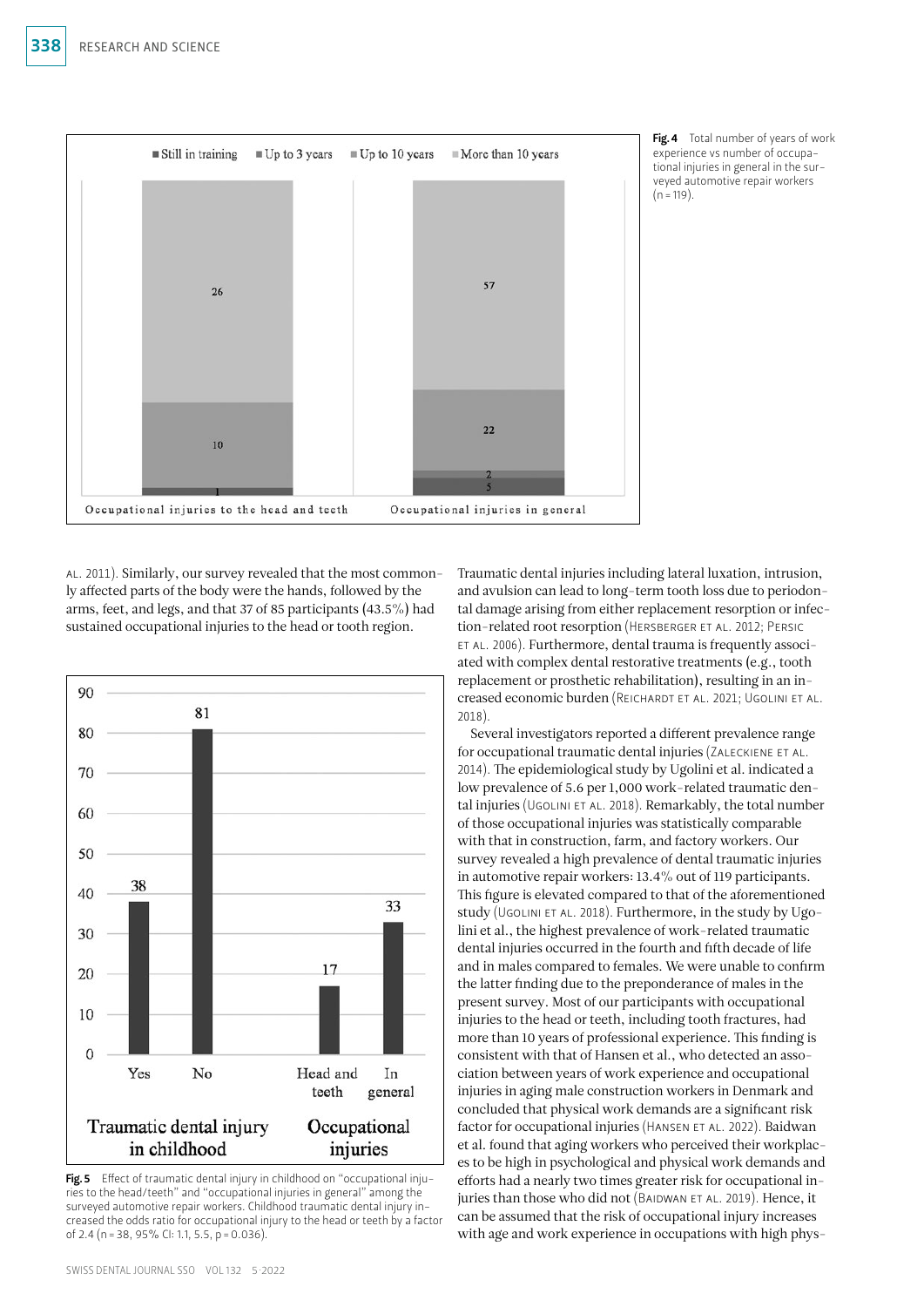ical work demands, such as automotive repair and maintenance.

The results of our survey showed that traumatic dental injuries during childhood increased the odds of automotive repair workers having an occupational injury in general by a factor of 1.5 ( $p = 0.544$ ) and increased their odds of occupational injury to the head or teeth 2.4-fold  $(95\%$  CI: 1.1, 5.5, p = 0.036) (Fig. 5). In agreement with these findings, Filippi & Krastl observed that the leisure behavior of children and adolescents has become more aggressive and risk-taking than in the past (Filippi & KRASTL 2007). There is an annual increase in traumatic dental injuries, including those associated with "trendy" sports equipment, such as inline skates, kickboards, and water slides in swimming pools. Moreover, epidemiological studies have shown that traumatic dental injuries occur in about 55 out of every 100 children in Europe and the USA before they reach the age of 16 (Borssén & Holm 2000; Kaste et al. 1996). The most common types of trauma to the teeth were dislocation in the primary dentition and crown fracture in the permanent dentition (Filippi & Krastl 2007). Various studies have shown that age, gender, and traumatic dental injuries in childhood may also influence the prevalence of work-related dental trauma (Roccia et al. 2013; Trullás et al. 2013; Ugolini et al. 2018). The results of our survey of Swiss automotive repair workers highlighted the need for even more effective safety strategies for certain parts of the body. These findings coincide with the results of the American Bureau of Labor Statistics, which indicate that the head, especially the eye region, is one of the most commonly affected parts of the body (BUREAU OF LABOR STATIStics 2019). In our study sample, the predominant use of eye, hearing and breathing protection is probably why no occupational injuries were reported in those sensitive parts of the body. On the other hand, the lack of protection of the face, head, and teeth increased the odds of having occupational injuries, including dental trauma. According to Ugolini et al., the upper jaw and upper incisors are the most commonly involved sites of occupational injuries involving the head and teeth (Ugolini et al. 2018). Accidental tooth loss (knock out) occurred in one automotive mechanic included in the present survey. Moreover, tooth fractures were the most common type of workplace dental trauma reported in the present study (14 out of 16 participants). This rate is similar to that in the Italian study (UGOLINI ET AL. 2018).

Besides dental fractures of different types, pain can also be an effect of traumatic dental injuries. The results of our survey indicated that among the 16 participants with dental injuries the majority reported a dull, pulsating pain that lasted for more than one hour. Most of these cases required a dental or medical treatment center visit. Hence, protective measures are important in professional fields like the automotive industry. In view of the different hazards in their workplace, automotive mechanics can most effectively protect themselves against traumatic dental injuries by wearing a mouth guard. Additionally, they should be informed about the use of a tooth rescue box in the rescue chain for avulsed teeth (BRUNNER ET AL. 2009; Kirschner et al. 2005; Müller et al. 2008). The results of the present study indicate that Switzerland has reached a higher standard of protective equipment for automobile workers compared to other countries (Vyas ET AL. 2011). However, mechanics and technicians should be trained about special protective tools even more frequently. The wearing of mouth guards or helmets to prevent injuries to the head and face area is crucial as these

parts of the body are more frequently affected by occupational injuries than others (Brunner et al. 2009; Kirschner et al. 2005; Müller et al. 2008). Hence, it is important to customize, adapt, and implement occupational safety information and disease prevention programs to improve the health status of automobile repair workers according to the individual needs of the specific local conditions. Moreover, because well-designed studies on this topic are lacking, additional research is needed to reduce the number of work-related injuries in this occupational field.

## Limitations of this study

One limitation of this study is that the prevalence of occupational injuries was calculated based on employee self-reported data rather than medical or administrative data sets. A further limitation has to do with the small size of the study sample.

## Conclusion

Several studies indicate that automotive repair work is a perilous occupation with an increased risk for work-related injuries. Additionally, it is reported that automotive mechanics have a high prevalence of injuries to hands, arms, and head, including the teeth. The results of the present survey documented the predominant use of eye, hearing, and breathing protection in Switzerland and, accordingly, the study participants reported no injuries in those sensitive parts of the body. On the other hand, the use of additional protective gear, such as mouth guards or helmets, could have prevented traumatic injuries to the head and tooth region but, apparently, many of the respondents failed to do so. Accordingly, the surveyed automotive mechanics reported a high prevalence of injuries to the hands, extremities, head, and teeth, including traumatic dental injuries. The most common type of dental trauma reported in this survey was tooth fracture. The present survey also indicates that age, gender, and traumatic dental injuries accidents in childhood may also influence the prevalence of occupational injuries. The results of this questionnaire survey highlight the need for more protective gear, especially for the head and teeth, in the automotive industry and similar fields. Moreover, information campaigns to improve the health status of automobile repair workers are another important issue.

#### Acknowledgements

The authors would like to thank P791 car residence AG for their support.

## Conflict of interest

The authors declare that they have no conflict of interest.

#### Funding

No external funding was received for this research.

#### Zusammenfassung

#### Einleitung

Arbeitsunfälle sind eines der grössten Probleme in vielen Industrieländern und ihre Prävention ist von grosser sozioökonomischer Bedeutung. Berufsbedingte Unfälle können verschiedene Körperregionen wie das Gesicht oder den Kiefer betreffen. Dabei sind auch Verletzungen des Mundes, insbesondere der Zähne und des parodontalen Gewebes, möglich. Die Prävalenz von berufsbedingten traumatischen Zahnverletzungen liegt zwischen 6 und 39%. Verschiedene Studien zeigen, dass ein Drittel der Erwachsenen ein arbeitsbedingtes Trauma des bleibenden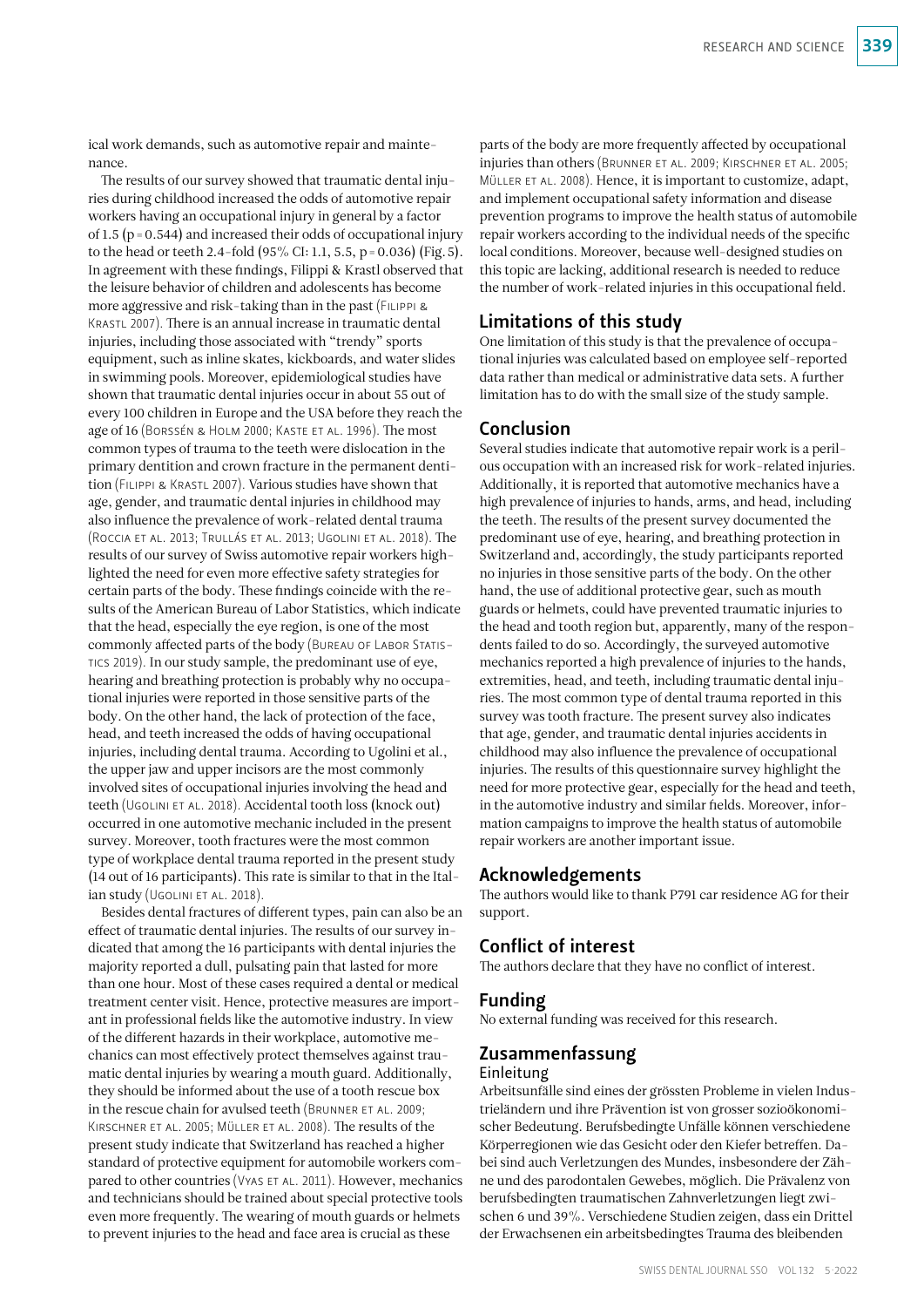Gebisses erlitten hat (Zaleckiene et al. 2014). Traumatische Zahnverletzungen führen häufig zu erhöhter Mobilität, Kronen-/Wurzelfrakturen, Dislokation oder Avulsion des betroffenen Zahns. Die Versorgung des ästhetisch anspruchsvollen Frontzahnbereiches hat dabei vielfach eine komplexe restaurative Behandlung mit erhöhten Kosten für Patienten und ihre Familien zur Folge (Krastl et al. 2011; Soliman et al. 2020). Obwohl berufsbedingte orofaziale Verletzungen häufig sind, mangelt es in Europa und der Schweiz an wissenschaftlichen Publikationen zu diesem Themengebiet (López-Arquillos & Rubio-Romero 2016; Ugolini et al. 2018). Arbeitsbedingte orofaziale Verletzungen und orale Traumata in Autowerkstätten wurden bisher in der Schweiz noch nicht untersucht. Dabei ist die Erfassung von Arbeitsunfällen im Automobilsektor wichtig, um den Schutz der Beschäftigten zu verbessern (Guseva Canu et al. 2020).

Die folgende Studie wurde durchgeführt, um die Prävalenz von Unfällen im Zusammenhang mit dem Kopf, einschliesslich Zahnverletzungen bei der Arbeit, Reparatur und Wartung von Motorrädern, Autos und Fahrzeugen über 3,5 Tonnen, in Kfz-Werkstätten zu bewerten.

#### Methoden

Die Untersuchung wurde bei Mitarbeitern von Kfz-Reparaturwerkstätten von 2019 bis 2021 in der Schweiz durchgeführt. Die 121 Studienteilnehmer beantworteten einen Fragebogen bestehend aus 6 Unterkapiteln mit 12 Fragen zu Beruf, Schutzmassnahmen und berufsbedingten bzw. zahnmedizinischen Verletzungen.

#### Ergebnisse

119 gesunde Teilnehmer wurden in die Studie eingeschlossen, während zwei Personen die Kriterien für die Aufnahme nicht erfüllten. Die Mehrheit, 94% der Studienteilnehmer, ist männlich und hat mehr als 10 Jahre Berufserfahrung. 85 (72%) der befragten Personen berichteten über Arbeitsunfälle, 37 (43,5%) von ihnen erlitten Unfälle im Kopfbereich. Bei 16 dieser Fälle waren die Zähne betroffen, die häufigste selbst angegebene Diagnose war eine Zahnfraktur (abgebrochener Zahn) (p=0,191). Es bestand ein Zusammenhang zwischen einem traumatischen dentalen Ereignis in der Kindheit und einem späteren Arbeitsunfall, der den Kopf oder die Zähne betraf (Faktor 2,4; 95% CI: 1,1, 5,5,  $p = 0,036$ .

#### Schlussfolgerungen

Autoreparaturarbeiten gehören zu den Tätigkeiten mit einem erhöhten Risiko für arbeitsbedingte Verletzungen an Händen, Armen und Kopf bzw. Zähnen. Bei den befragten Teilnehmern dieser Studie war die häufigste Art der berichteten traumatischen Zahnverletzungen die Zahnfraktur. Alter, Geschlecht und frühere Unfälle in der Kindheit bzw. im jungen Erwachsenenalter scheinen einen Einfluss auf die Prävalenz von Verletzungen zu haben. Die Zahl der Arbeitsunfälle in Kfz-Reparaturwerkstätten kann verringert werden, wenn diesem Thema mehr Bedeutung beigemessen wird und wirksame Präventionsmassnahmen ergriffen werden.

## Résumé

#### Introduction

Les accidents du travail restent un des problèmes les plus importants dans de nombreux pays industrialisés et leur prévention revêt une grande importance socio-économique. Les acci-

SWISS DENTAL JOURNAL SSO VOL 132 5 · 2022

dents du travail peuvent également affecter la région buccale et maxillo-faciale, y compris les lésions de la bouche, en particulier des dents et des tissus parodontaux. La prévalence des lésions dentaires traumatiques d'origine professionnelle se situe entre 6 et 39%. En outre, les données des différentes études montrent qu'un tiers des adultes ont subi un traumatisme de la dentition permanente lié au travail (ZALECKIENE ET AL. 2014). Les lésions dentaires traumatiques entraînent souvent une mobilité accrue, des fractures coronaires/radiculaires, une dislocation ou une avulsion de la dent concernée. En plus, la zone antérieure, hautement esthétique, entraîne un traitement restaurateur complexe avec des coûts économiques accrus pour les patients et leurs familles (Krastl et al. 2011 ; Soliman et al. 2020). Bien que les lésions oro-faciales d'origine professionnelle soient fréquentes, l'Europe et la Suisse manquent de publications scientifiques sur le sujet (López-Arquillos & Rubio-Romero 2016 ; Ugolini et al. 2018). À notre connaissance, il n'existe pas encore en Suisse d'études sur les blessures oro-faciales liées au travail et les traumatismes oraux dans les garages automobiles. Il est donc important de collecter des données afin d'améliorer la détection des accidents du travail dans le secteur automobile et la protection des travailleurs (GUSEVA CANU ET AL. 2020).

L'étude a été menée afin d'évaluer la prévalence des accidents liés à la tête, y compris les traumatismes dentaires au travail, lors de la réparation et l'entretien des motos, des voitures et des véhicules de plus de 3,5 tonnes dans les ateliers de réparation automobile.

#### Méthodes

L'étude a été menée parmi les travailleurs en bonne santé des ateliers de réparation automobile de 2019 à 2021 en Suisse. Les 121 personnes participant à l'étude ont répondu à un questionnaire comportant six sous-sections avec douze questions concernant la profession, les mesures de protection et les lésions professionnelles resp. dentaires.

#### Résultats

119 participants en bonne santé ont été inscrits à l'étude, tandis que deux personnes ne répondaient pas aux critères d'inclusion. La majorité, 94%, était des hommes avec plus de dix ans d'expérience professionnelle. 85 (72%) individus ont rapporté des accidents du travail, parmi lesquels 37 (43,5%) ont été impliqués dans des accidents de la tête ou des dents. Dans seize de ces cas, les dents étaient touchées, le diagnostic le plus fréquemment déclaré étant une fracture dentaire (dent cassée) (p=0,191). Il existe une corrélation entre un événement traumatique survenu dans l'enfance et un accident professionnel ultérieur affectant la tête ou les dents (facteur 2,4; 95% CI: 1,1,  $5,5, p=0,036$ .

#### Conclusions

Le travail de réparation automobile est une profession périlleuse avec un risque accru de blessures professionnelles aux mains, aux bras et à la tête resp. aux dents. Parmi les participants, le type le plus courant de blessures traumatiques dentaires autodéclarées était la fracture dentaire. En outre, l'âge, le sexe et les accidents antérieurs dans l'enfance ou chez les jeunes adultes peuvent également avoir une influence sur la prévalence des blessures. Par conséquent, les accidents du travail dans les ateliers de réparation automobile peuvent être réduits si l'on accorde de l'importance à cette question et si l'on prend des mesures préventives efficaces.